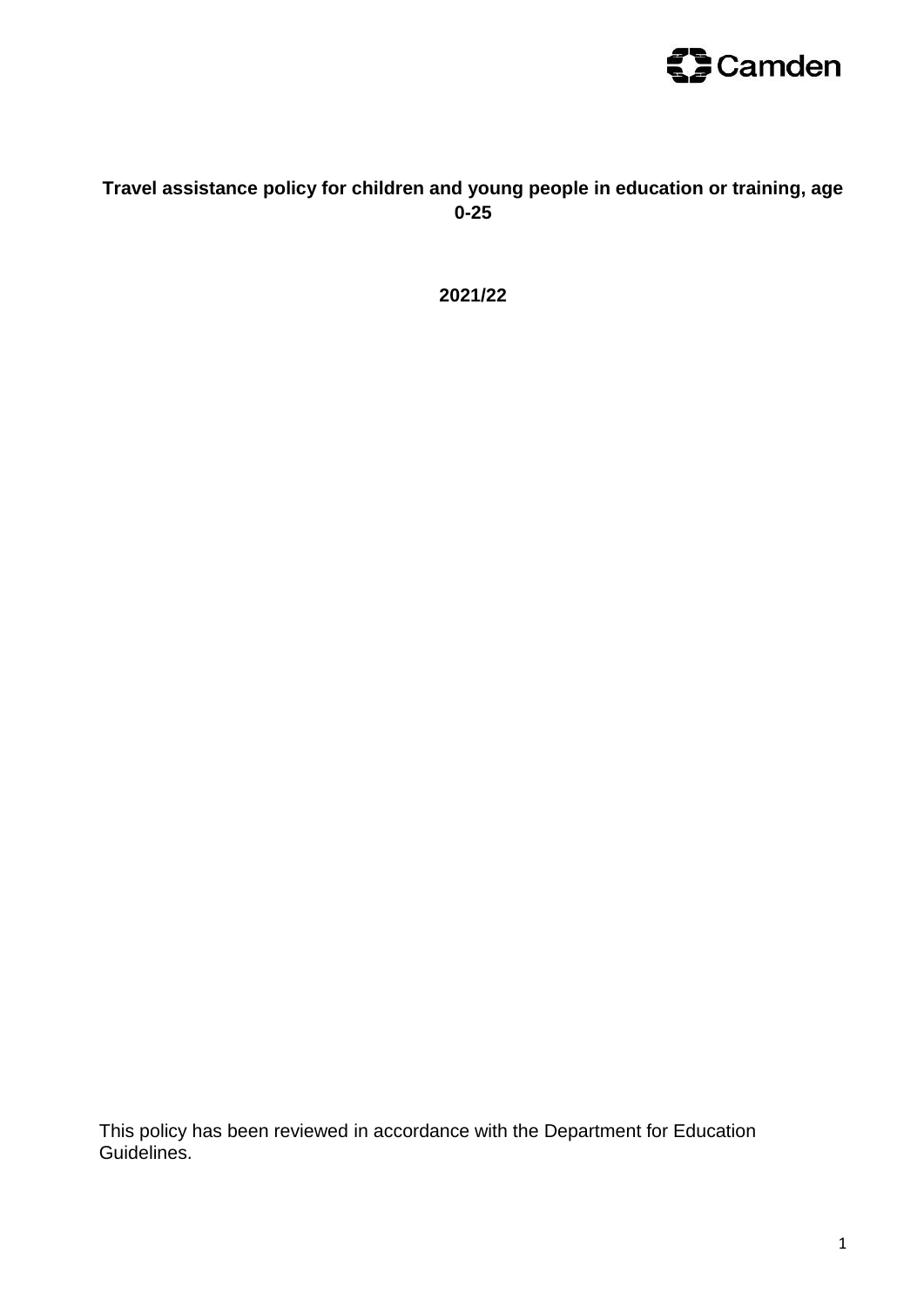# **Contents**

| 1 <sub>1</sub> |                                                                                              |  |  |
|----------------|----------------------------------------------------------------------------------------------|--|--|
| 1.1.           |                                                                                              |  |  |
| 1.2.           |                                                                                              |  |  |
| 1.3.           |                                                                                              |  |  |
| 1.4.           |                                                                                              |  |  |
| 2.             |                                                                                              |  |  |
| 2.1.           |                                                                                              |  |  |
| 2.2.           |                                                                                              |  |  |
| 2.3.           |                                                                                              |  |  |
|                |                                                                                              |  |  |
|                |                                                                                              |  |  |
|                |                                                                                              |  |  |
|                |                                                                                              |  |  |
| 2.4.           |                                                                                              |  |  |
| 2.5.           |                                                                                              |  |  |
| 2.6.           |                                                                                              |  |  |
| 2.7.           | Eligibility for assistance with travel for disabled young people aged 18 or older who are in |  |  |
|                |                                                                                              |  |  |
| 2.8.           |                                                                                              |  |  |
| 2.9.           |                                                                                              |  |  |
| 2.10.          |                                                                                              |  |  |
| 3.             |                                                                                              |  |  |
|                |                                                                                              |  |  |
| 3.2.           |                                                                                              |  |  |
| 3.3.           |                                                                                              |  |  |
| 3.4.           |                                                                                              |  |  |
| 3.5.           |                                                                                              |  |  |
| 4.             |                                                                                              |  |  |
| 4.1.           |                                                                                              |  |  |
| 4.2.           |                                                                                              |  |  |
| 5.             |                                                                                              |  |  |
| 5.1.           |                                                                                              |  |  |
| 5.2.           |                                                                                              |  |  |
| 5.3.           |                                                                                              |  |  |
| 5.4.           |                                                                                              |  |  |
| 6.             |                                                                                              |  |  |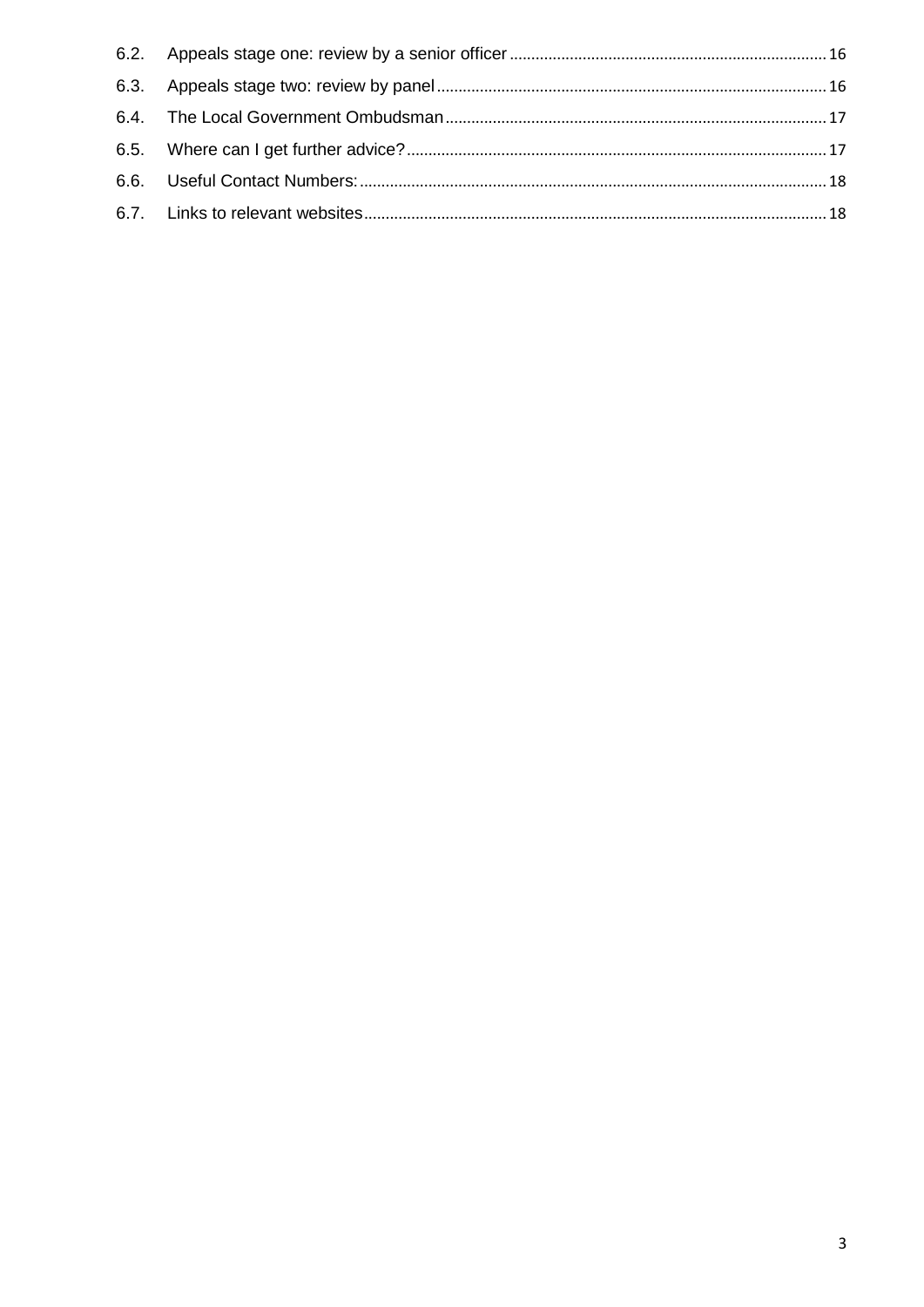## <span id="page-3-0"></span>**1. OVERVIEW**

#### <span id="page-3-1"></span>**1.1. Introduction**

This policy is written for parents and young people to explain the arrangements that Camden Council makes to support travel arrangements for children and young people (CYP) with special educational needs and/or disabilities (SEND) up to the age of 25.

It covers travel arrangements for children and young people aged 5 to 16 and for young people with complex special educational needs and disabilities up to the age of 25, whilst they remain in education or training.

Camden believes that support for eligible children and young people to develop independent travel skills helps enable them to take part, in education, employment, life and leisure activities within their communities.

Camden promotes the use of sustainable travel options and to support this we promote greener options for any travel assistance that we fund or organise.

Parents have a legal duty to make necessary arrangements to ensure their children attend school regularly.

An Education Health and Care Plan (EHCP) does not give the child an automatic entitlement to free travel. If a school has been named in the EHC Plan in accordance with parental preference and is not the nearest suitable school, transport will be the parents responsibility.

## <span id="page-3-2"></span>**1.2. Scope of the policy**

This policy and guidance is relevant to residents of Camden who are:

- Parents/carers of a child with special educational needs and/or a disability aged 5-16, who attends education provision. Most (but not all) of these children and young people will have an EHC plan, and the policy explains the criteria that will apply.
- A young person aged 16 and above, or their advocate, who attends education and has special educational needs or a disability, and the criteria apply. Most of these young people will have an EHC plan.
- A carer or foster parent of a child who is looked after by Camden (LAC under the Children Act) and who also has special educational needs and/or disabilities, and who lives in Camden. We cannot provide travel assistance for LAC for whom another LA is responsible unless they agree to fund the costs, even if they are placed in Camden.

Camden children and young people who are the subject of a 'care order' and placed with foster carers outside of Camden are outside of the scope of this policy. The authority where the child attends schools will need to liaise with Camden regarding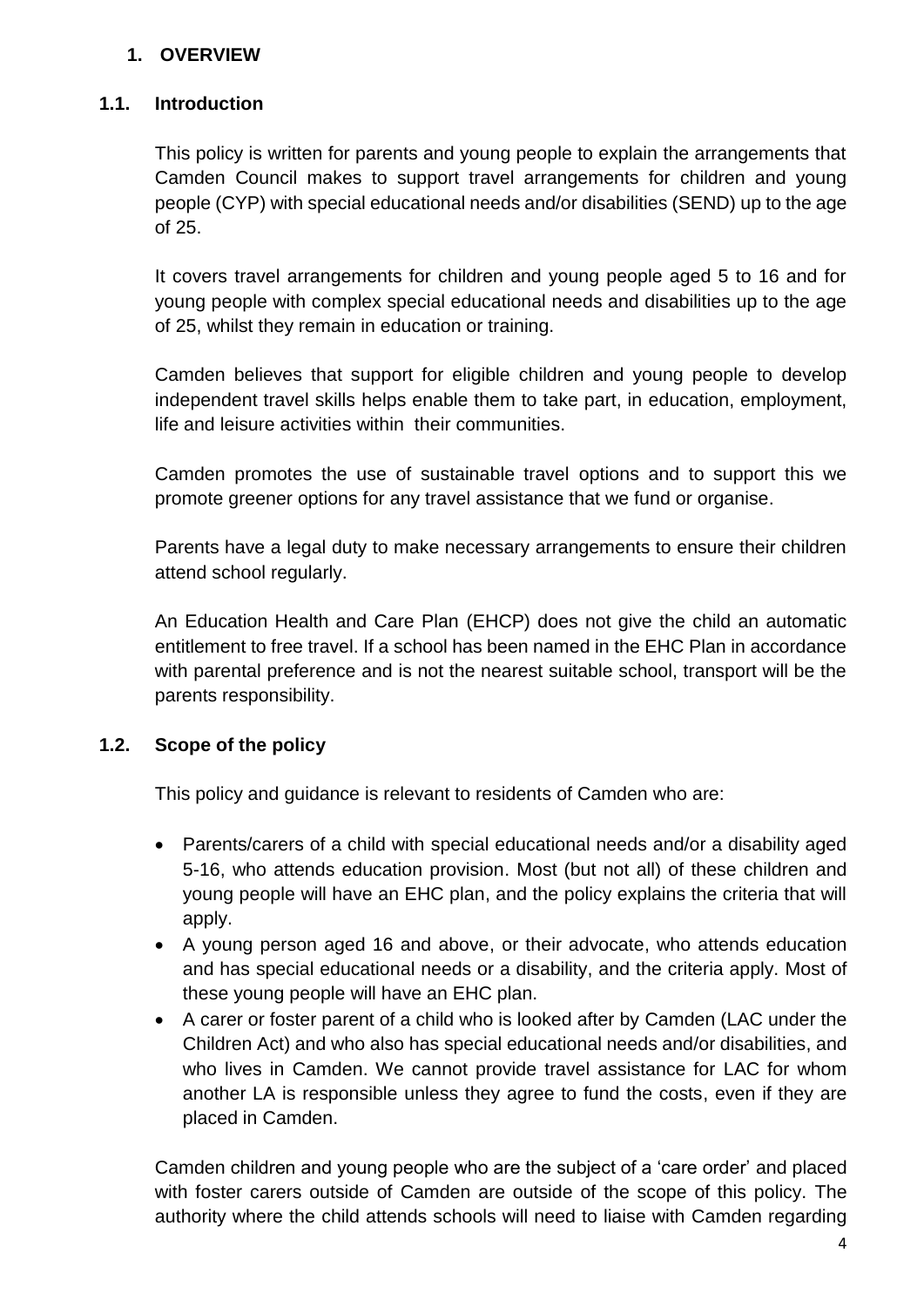any requests to fund transport arrangements. Carers should contact their allocated social worker for support and advice.

## <span id="page-4-0"></span>**1.3. What is the legal basis for this policy?**

Any duty on Camden to provide travel assistance is set out in the Education Act 1996, as amended by the Education and Inspections Act 2006. Schedule 35B of the Education Act defines eligible children (those who qualify for travel assistance) as children with special educational needs, disabilities or mobility problems, who live within the walking distance, but cannot be expected to walk or access public transport.

Camden Council has considered the statutory legal framework and statutory guidance in formulating this policy. These include the Education Act 1996 and the requirements of the SEN and Disability Code of Practice (2015). Further details can be found on the DfE website using these links: [home to school](https://www.gov.uk/government/publications/home-to-school-travel-and-transport-guidance) and [post-16 travel](https://www.gov.uk/government/publications/post-16-transport-to-education-and-training)  [assistance.](https://www.gov.uk/government/publications/post-16-transport-to-education-and-training) The statutory guidance encourages Councils to "….review travel policies, arrangements and contracts regularly to ensure best value for money is achieved". Camden's policy aims to ensure that we identify those children and young people who are in need of assistance with their travel arrangements, making decisions that are fair and equitable and promote greater independence by providing life skills to help them prepare for adulthood.

The policy will be reviewed annually and will take account of any legislative or policy changes on home to school or post-16 travel assistance.

## <span id="page-4-1"></span>**1.4. Sustainable Travel**

Camden Council seeks to reduce harm to the environment, for example minimising carbon emissions. Camden is well resourced with transport links and the majority of children and young people attending education provision are able to walk to school or access free public transport

There are also concessions, including free or discounted bus travel, for young adults, over 18, who are in in full time education or enrolled on an apprenticeship.

If travel assistance is agreed, the Council will arrange for the most appropriate, sustainable and cost-effective form of travel assistance, in some cases we will arrange for an independent travel training assessment to determine this.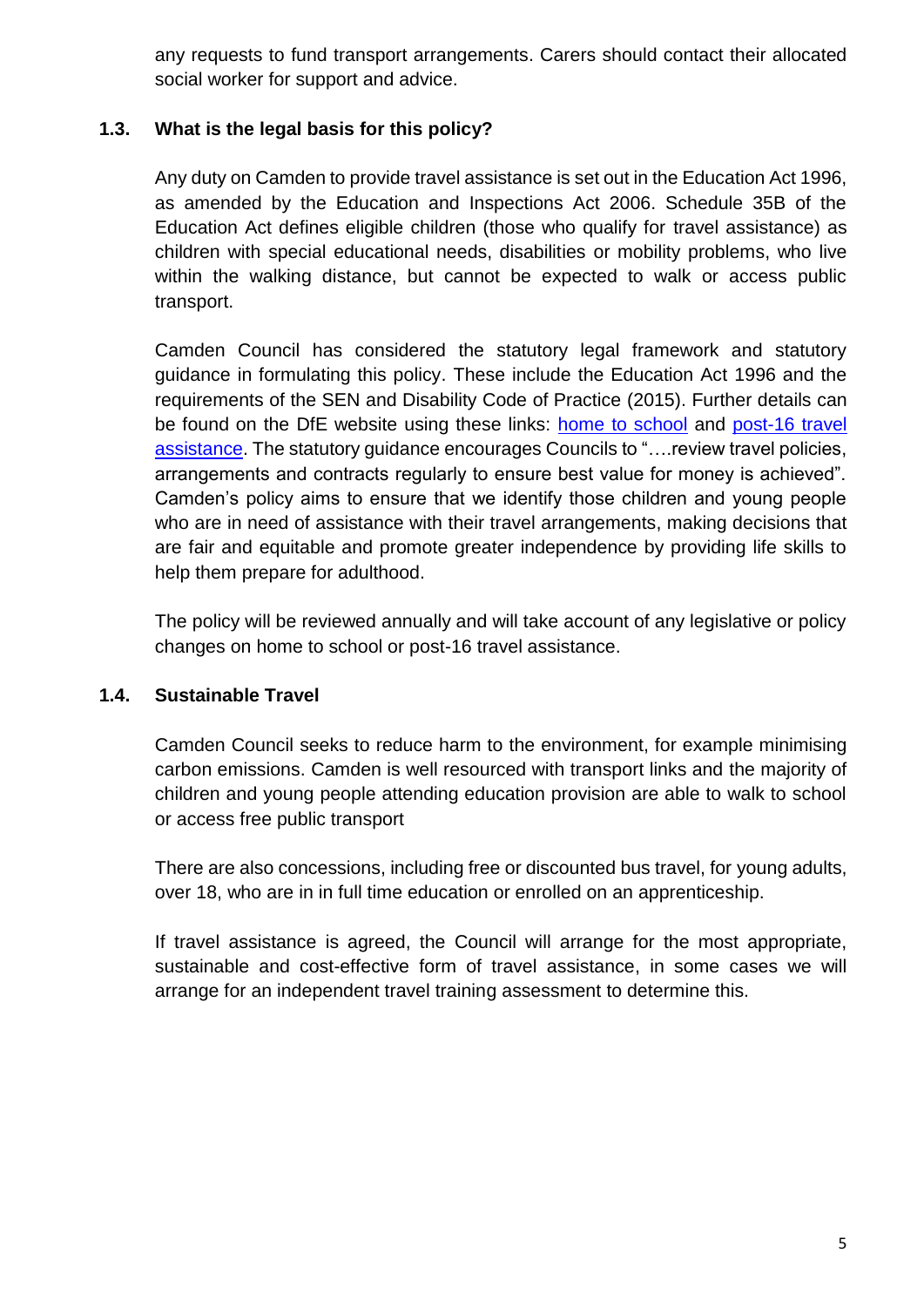## <span id="page-5-0"></span>**2. WHAT ARE THE ELIGIBILITY CRITERIA?**

## <span id="page-5-1"></span>**2.1. Overview**

Parents/carers have a legal responsibility to ensure their child's attendance at school. This policy outlines the support available in cases where a child's needs are such that prevent them from being able to walk, cycle or access public transport even with an adult to accompany them

An EHCP does not give the child an automatic entitlement to free travel. If a school has been named in the EHC Plan in accordance with parental preference, and is not the nearest suitable school, transport will be the parents responsibility.

Where the Council agrees to provide travel assistance, it will be reviewed each year as part of the annual review of the EHC plan with the explicit focus on moving to greater independence as the child becomes older. In addition, we will always review travel assistance eligibility when:

- the family address changes
- the school attended changes
- at phase transfer (from primary to secondary, secondary to post 16 and transfers between post 16 institutions)

If following review, the Council believes that travel assistance is no longer required, it may be withdrawn, subject to a minimum of 6 weeks' notice. Such a decision would be subject to the appeal procedures set out in section 6 of this policy.

The criteria we consider when making a decision about a child or young person's eligibility to receive transport assistance are set out in the following sections.

# <span id="page-5-2"></span>**2.2. Criteria for Children under 5 years old**

There is no legal requirement for the Council to make special arrangements for children under the age of 5 to travel between home and school. The Council expects that children under the age of 5 will be taken to their educational provision by a parent or guardian.

Camden Council has used its discretionary powers to expand the policy for children under the age of 5 attending a specialist provision to enable them to be considered under the same criteria as school aged children, from the start of their first term in **Reception year**.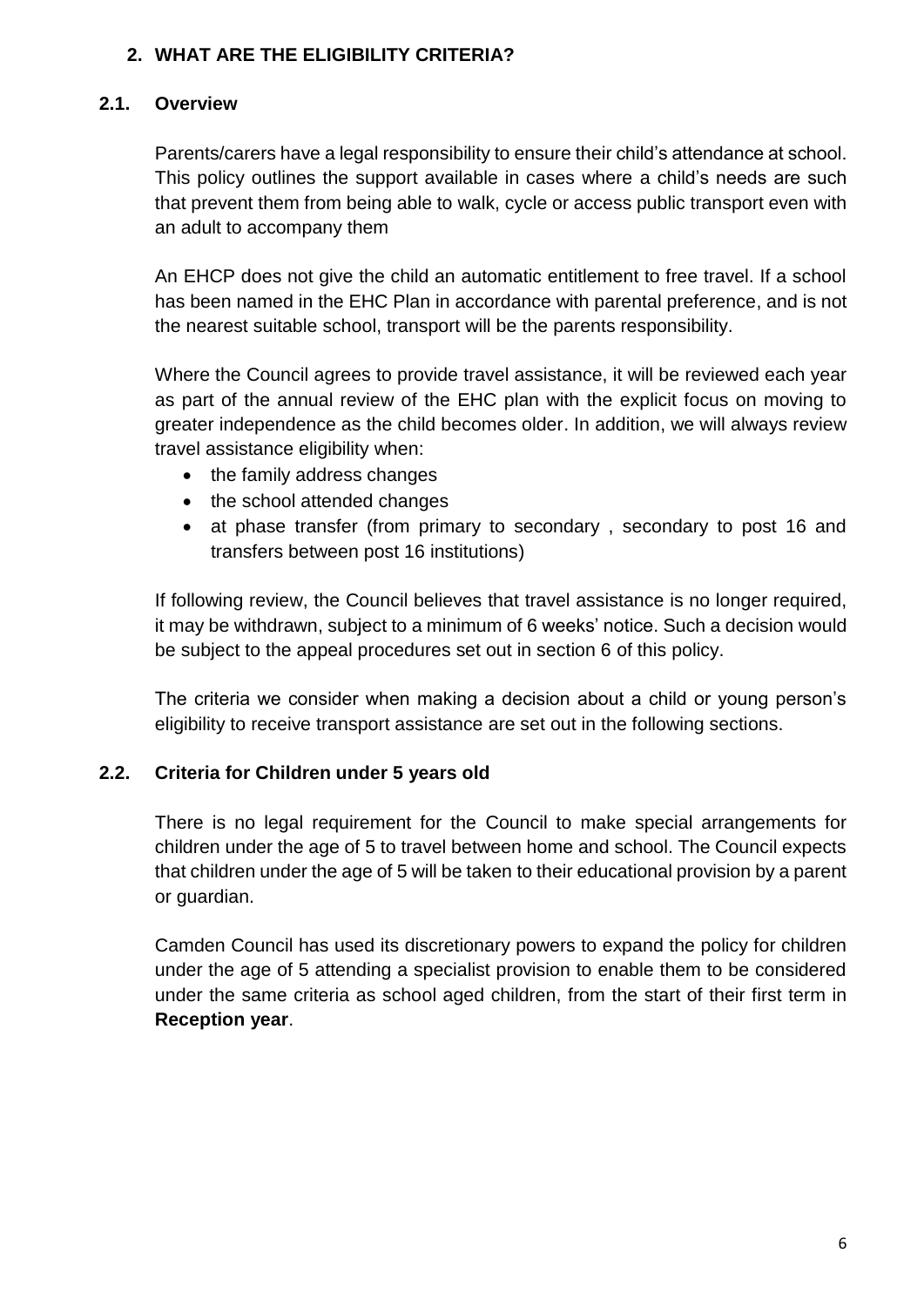## <span id="page-6-0"></span>**2.3. Criteria for Children and young people attending school**

The two primary considerations for determining eligibility for travel assistance are the **individual needs** of the child or young person, and the **distance** they live from the nearest suitable school:

## <span id="page-6-1"></span>**Individual Needs**

 Does the child or young person have physical, learning and/or mental health needs which mean they cannot walk, travel by wheel chair, cycle or access public transport even if accompanied by a responsible adult? For more details see the application form available on the web link below in section 4.

## <span id="page-6-2"></span>**Distance**

 Does the child or young person live more than the statutory 'walking distance' from the nearest suitable school (This means a child who lives beyond the statutory 'walking distance' of 2 miles, for pupils below the age of 8, and 3 miles for those aged 8 and over).

## <span id="page-6-3"></span>Home to school when a closer suitable alternative has been offered

 The distance criteria applies when a child cannot be placed by the Council at a suitable school within walking distance, or by accessible public transport. Supported travel will only be provided for travel to a qualifying school. A qualifying school means one that can meet a child's needs and is nearest to their home. The Council will not agree to pay the transport costs for a child if a nearby school can meet the child's needs but parental preference is for a school which is further away, The Special Educational Needs Code of Practice (2015) says a parent's preferred choice of school may be further away from the child's home than another school that can meet the child's special educational needs. In such cases the Council could name a nearer school if naming a further school was an unreasonable use of public expenditure. The Council could also agree to name the preferred school on condition the parent agrees to meet the transport costs. If at any point the parent then said they would not meet the transport costs the Council would review the placement and make a decision based in accordance to the statutory framework

<span id="page-6-4"></span>How we measure distance

 We measure distance using online mapping tools, which measure the actual distance travelled (i.e. not a straight line or "as the crow flies" between home and school). Please note that that walking routes are often shorter than driving routes. .

# <span id="page-6-5"></span>**2.4. Temporary medical needs**

A child who is able to attend school but unable to travel because of medical treatment, is not eligible for travel assistance under this policy. Support and advice for parents of children of statutory school age who have a temporary medical condition that prevent them from walking or accessing public transport is however available from the Reintegration Officer in the School Inclusion Team on 0207 974 1654.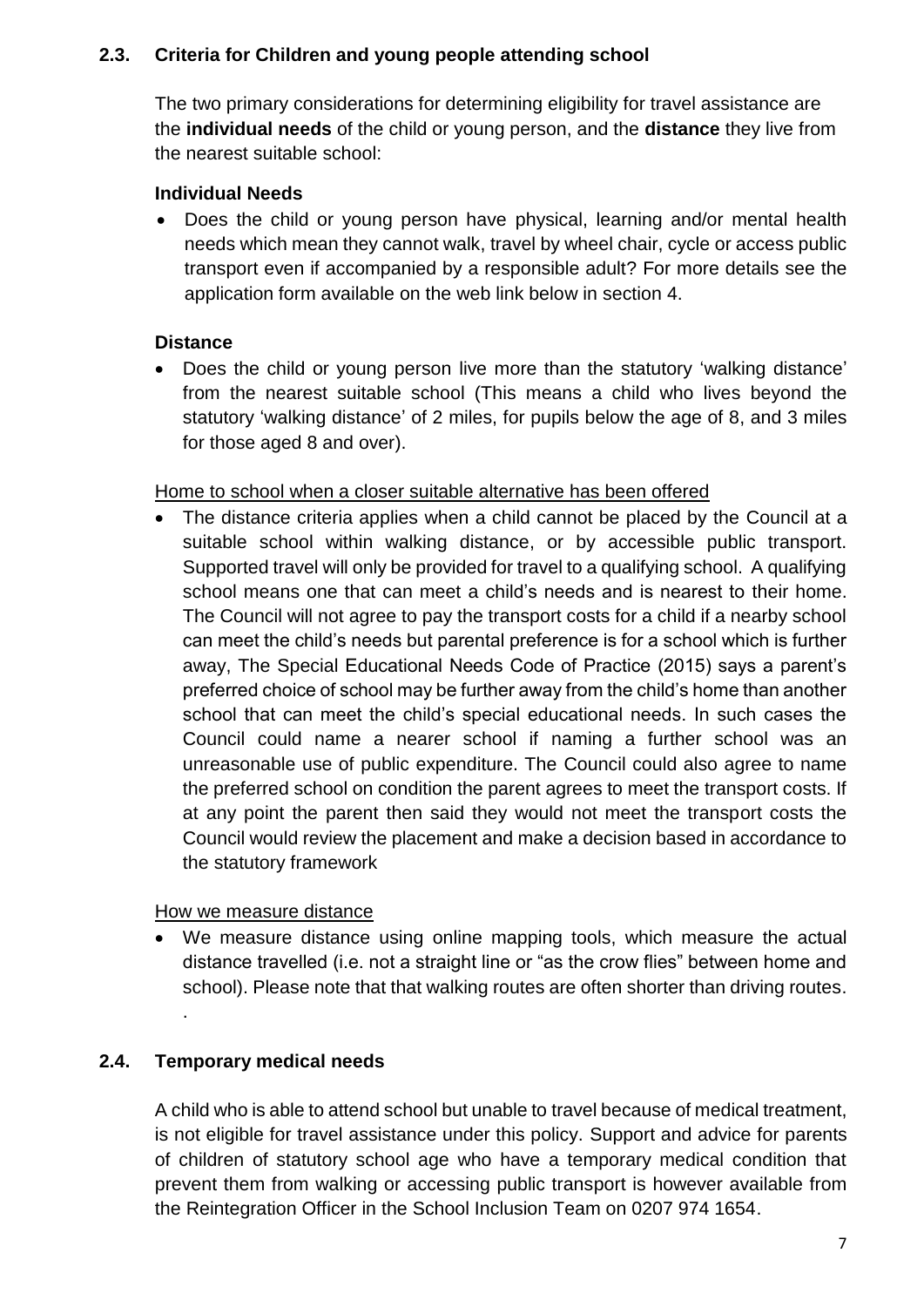# <span id="page-7-0"></span>**2.5. Young people attending post 16 provision**

When young people with SEND move from schools to further education colleges at age 16 or over, their existing travel assistance arrangements will end. All young people in full-time education up to the age 18 are entitled to free transport on buses and trams, plus concessionary rates on other public transport within London. Camden Council considers that this is sufficient to meet the transport needs of most of our students.

A small number of young people may require additional help to develop their independent travel skills. Independent travel training will be considered during key stage 4 and every year once a young person is attending college.

In general, travel assistance will only be agreed for the nearest appropriate college. Where a young person decides to attend college that is further away and offering a comparative course, funding for travel assistance will not usually be agreed.

For a young person aged 16 or above in education, being in full-time education is defined as:

- At least 15 hours of guided learning per week
- Being enrolled in an education college or other training provider.

The following travel assistance options are available for post 16 learners:

- Free and discounted TfL transport for young people aged 16-18
- A disability pass for 18-25
- The option of a Personal Transport Budget
- Direct transport provision in highly exceptional circumstances

## <span id="page-7-1"></span>**2.6. If a child attends a specialist educational residential placement**

A specialist residential school is a specialist education provision, which caters for pupils with SEND, who receive overnight accommodation. These are made for a very small number of children and young people, where the Council cannot meet all of the child or young person's education, health and care needs locally. This may be over a 38 week school year, or may be for a 52 week year.

#### *Up to 51 weeks*

The Council will reimburse the parents or nominated carer at HMRC rates [\(https://www.gov.uk/government/publications/rates-and-allowances-travel-mileage](https://www.gov.uk/government/publications/rates-and-allowances-travel-mileage-and-fuel-allowances/travel-mileage-and-fuel-rates-and-allowances)[and-fuel-allowances/travel-mileage-and-fuel-rates-and-allowances\)](https://www.gov.uk/government/publications/rates-and-allowances-travel-mileage-and-fuel-allowances/travel-mileage-and-fuel-rates-and-allowances) for one journey to and from the setting for journeys taken at the start and end of each term or half term.

The Council will reimburse the parents (or nominated carer), to accompany their child to and from school via public transport or by car:

• for journeys taken at the start and end of term,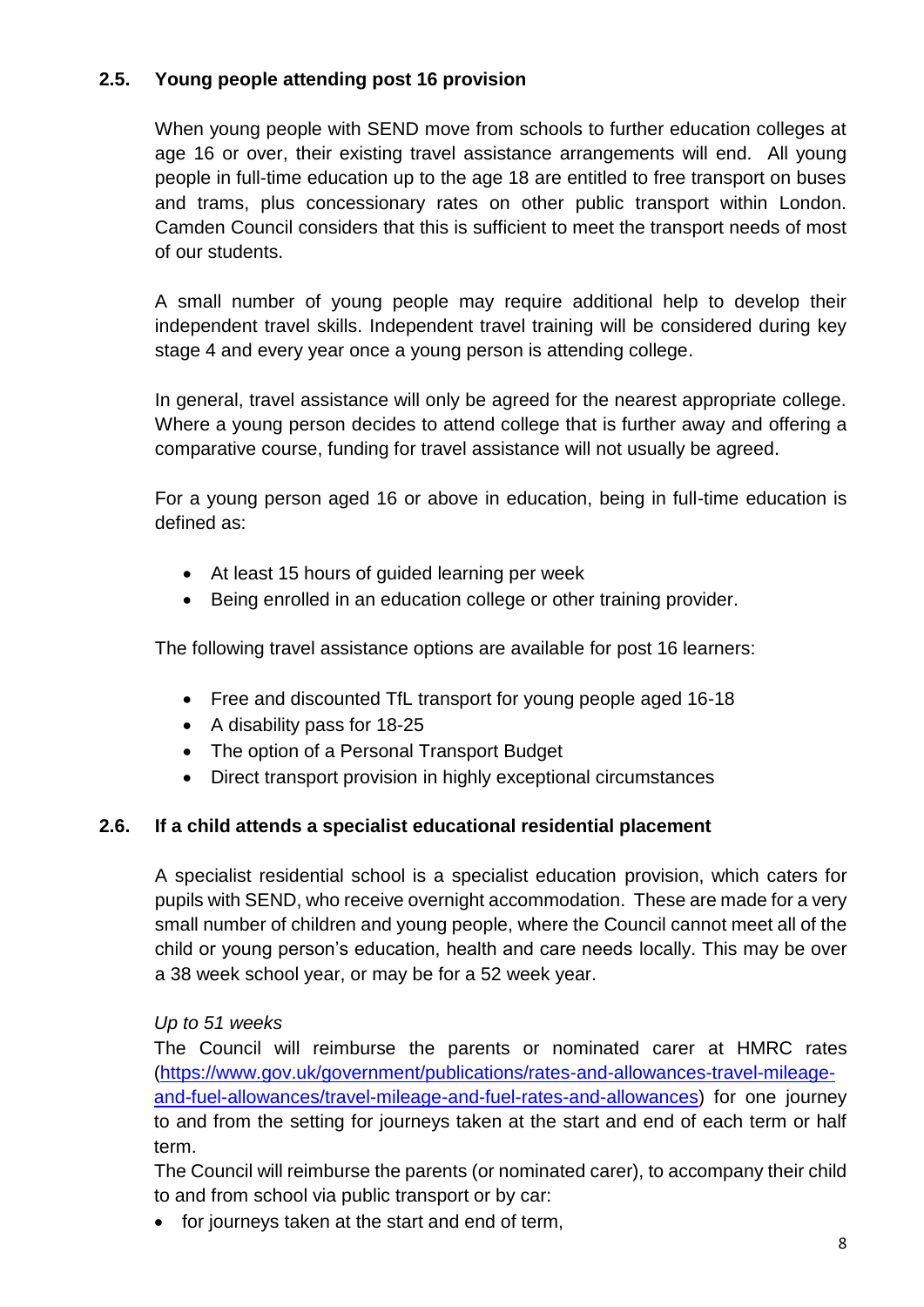for half-term holidays

Reimbursement will be dependent on production of valid receipts.

## *52 weeks*

There is no eligibility for transport where a child or young person is placed in 52 week per year provision. Parents/carers should speak to the child's social worker to arrange any authorised visits.

## <span id="page-8-0"></span>**2.7. Eligibility for assistance with travel for disabled young people aged 18 or older who are in full time Further Education**

Disabled young people aged 18 or older who are attending a College of Further Education will be referred to Camden's Children and Young People with Disabilities Service for an assessment under the Care Act.

If the young person is eligible under the Care Act, they may be eligible for assistance with travel to and from a place of education, if taking part in the educational activity will also support the young person to achieve the agreed adult social care outcomes.

The Care Act requires the Council to 'prevent, reduce and delay' the need for care and support. This means that the Council must consider if a person is able to travel independently and also consider if the young person can be supported to develop the skills to enable them to travel independently, for example through a period or periods of travel training.

When determining eligibility for assistance with travel for disabled young people the Council will work to the following principles wherever possible:

- it is always in the young person's best interests to travel independently
- travel training should always be offered if the assessor considers that the young person has the potential to develop the skills required to travel independently.
- If, after a period of travel training, it is determined that a young person does need assistance with travel to education, consideration will be given to a full range of travel options. These options reflect the core principle of promoting independence and could include where the provision of a travel pass (if needed and available), further independent travel training support, travel buddying, reasonable use of a motability vehicle, the London Taxi Card Scheme and Capital Call, which is a complementary service to Taxi card. The Council will offer the most cost effective assistance that can meet the eligible need. It may be possible to choose to take this assistance as a direct payment or Personal Travel Budget.

# <span id="page-8-1"></span>**2.8. Examples of ineligibility**

This policy only covers transport from home to education setting (school/college). Transport will not be provided for:

- children and young people to attend extra school activities
- children and young people to attend GP, medical or dental appointments
- children and young people to attend breakfast clubs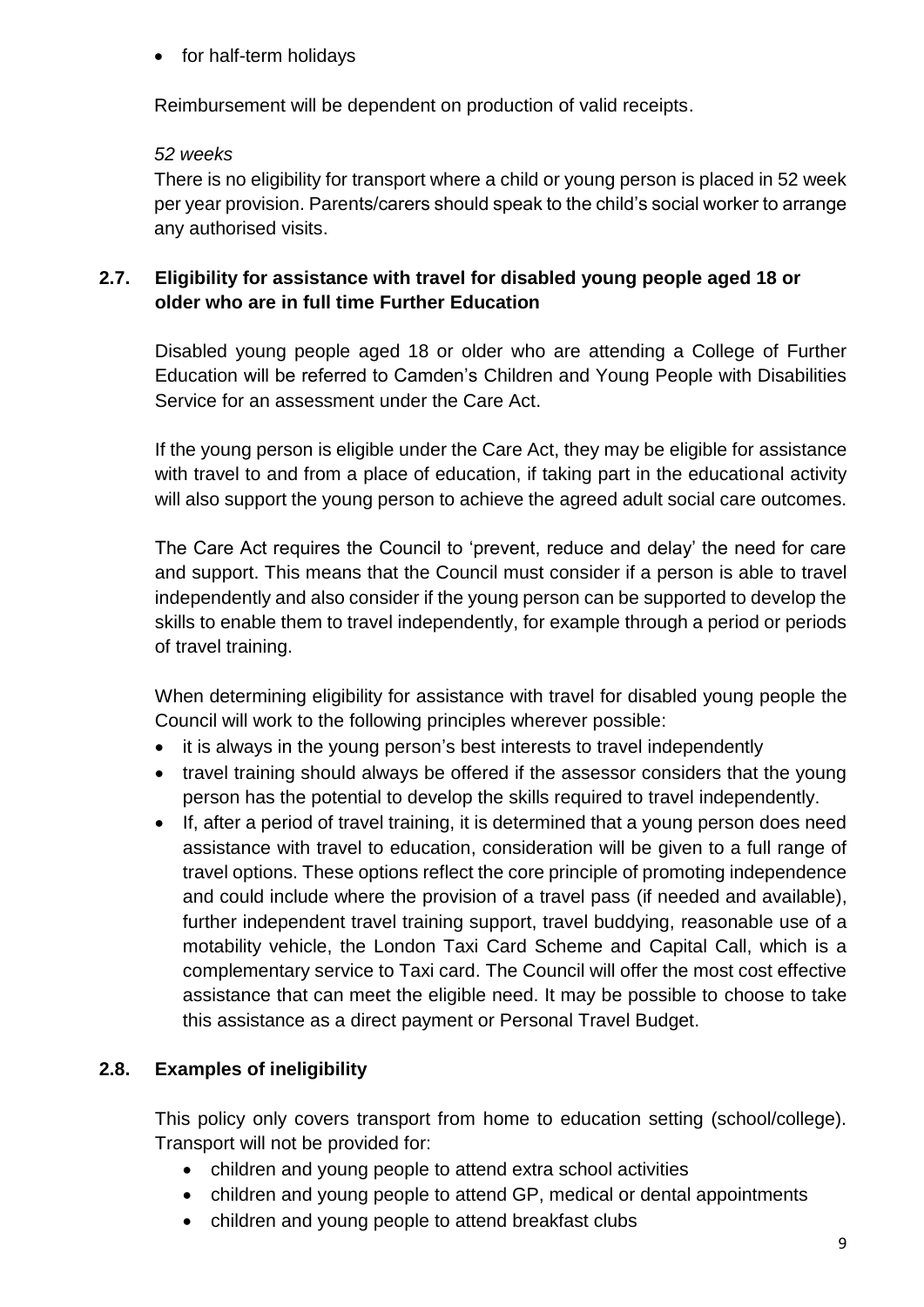There is no statutory responsibility to make travel provision for children under 5 and we do not provide travel assistance to nursery settings. However, if a child attends a specialist school or additionally resourced provision, the Council will consider requests for children under 5 on the same basis as if they were at school.

## <span id="page-9-0"></span>**2.9. Travel costs of parents/carers accompanying children**

Parents are expected to accompany children to school (or to make arrangements for them to be accompanied by an authorised adult) if this is necessary for the child's safety. Any travelling expenses for the parent are the responsibility of the parent. The Council does not provide assistance with travel costs for adults accompanying children to school unless there are exceptional circumstances. Where a parent or carer through illness, incapacity, or some other reason finds it unusually difficult to accompany a child to school, they can request a Care Act assessment of their needs relating to their ability to carry out their caring responsibilities.

# <span id="page-9-1"></span>**2.10. Other parental circumstances**

Travel assistance is made on the basis of the individual child's needs and cannot take in to account individual parental circumstances. Please be aware that the following are not taken into account when considering applications:

- A parent's work or childcare arrangements
- Taking other children in the family to and from school
- Temporary pick up and or drop off at a different place: travel arrangements are agreed for the child or young person's main residence to their place of education only. We are not required to make arrangements for a child or young person to be picked up and/or dropped off at a different address.
- The DfE has confirmed that being in receipt of the higher rate of the mobility component of Disability Living Allowance does not necessarily confer eligibility for free school transport but neither does it preclude it if the child is an eligible child.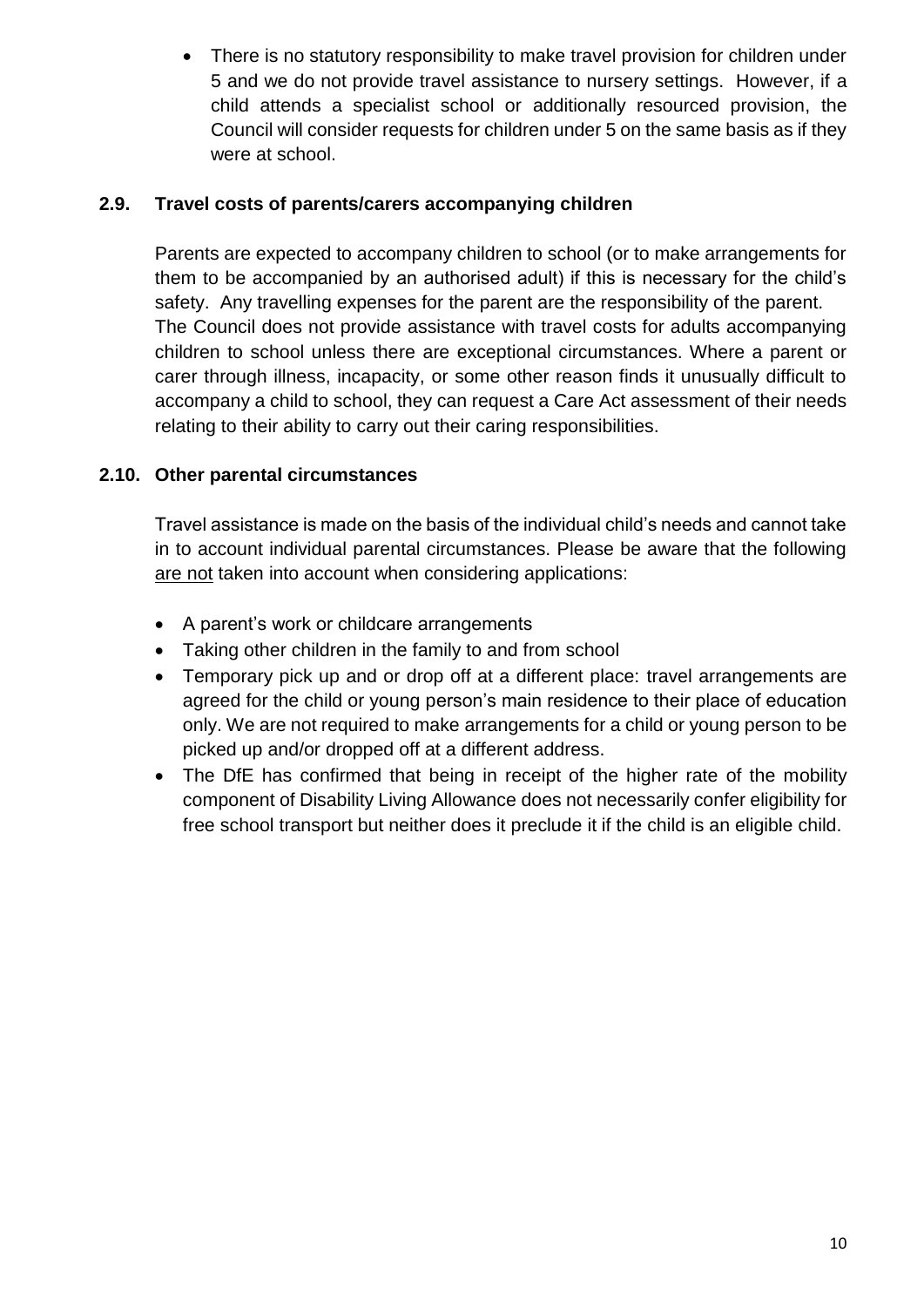# <span id="page-10-0"></span>**3. TRAVEL ASSISTANCE – A RANGE OF OPTIONS**

For children and young people who are able to access it, *Transport for London* provides free or subsidised travel. Further information is available from [www.tfl.gov.uk.](http://www.tfl.gov.uk/) For young adults who can access public transport, further information is published annually on the [School Admissions](https://beta.camden.gov.uk/school-admissions-general?inheritRedirect=true) web pages.

For children and young people who are unable to access public transport, Camden makes use of a range of travel assistance solutions to best address the individual needs of children and young people, but which also utilises existing networks, to promote independence and which represent the most cost effective and sustainable mode of transport.

Before requesting travel assistance, parents may wish to consider:

- Do you have access to a blue badge for your child? Your child may be more settled if you are able to take them to school.
- Are there travel arrangements that you are able to make with family, friends or neighbours whose child attends the same school?

#### <span id="page-10-1"></span>**3.1. Different forms of travel assistance we will consider**

If a child is eligible for travel assistance, the following forms of assistance are considered:

- a. Funding for the provision of a travel card (Oyster or Freedom Pass) for the parent/ carers to enable them to accompany their child where they have access to free travel on London Buses and where parents' consent.
- b. Public transport with or without an escort. When people are eligible for Freedom passes they can fund their own transport.
- c. Use of family car (see personal transport budget, below)
- d. Independent travel training support, which could take place from year 6 onwards and which could include assistive technology
- e. A travel buddy to accompany a pupil on the journey from home to school and return.
- f. A Personal Transport Budget which allows for a range of more flexible and creative options and promote the independence of the child/young person.
- g. A taxi or school bus provided by Camden Accessible Travel Solutions team (CATS) which includes contracts with taxi companies. In these cases, full details of local operational policies will be provided to families. These will describe how provision will be made, the responsibilities of parents/carers and the circumstances in which the service can be withdrawn. Further information is available from www.camden.gov.uk/cats or alternatively by contacting Camden Accessible Travel Solutions on: 020 7974 6723 or cats@camden.gov.uk.
- h. The use of a motability car.
- i. The London Taxi card Scheme.
- j. If a young person is aged 18 on 31 August and still in full time education, they may also be eligible for a 16+ Zip Oyster Card to get free bus and tram travel.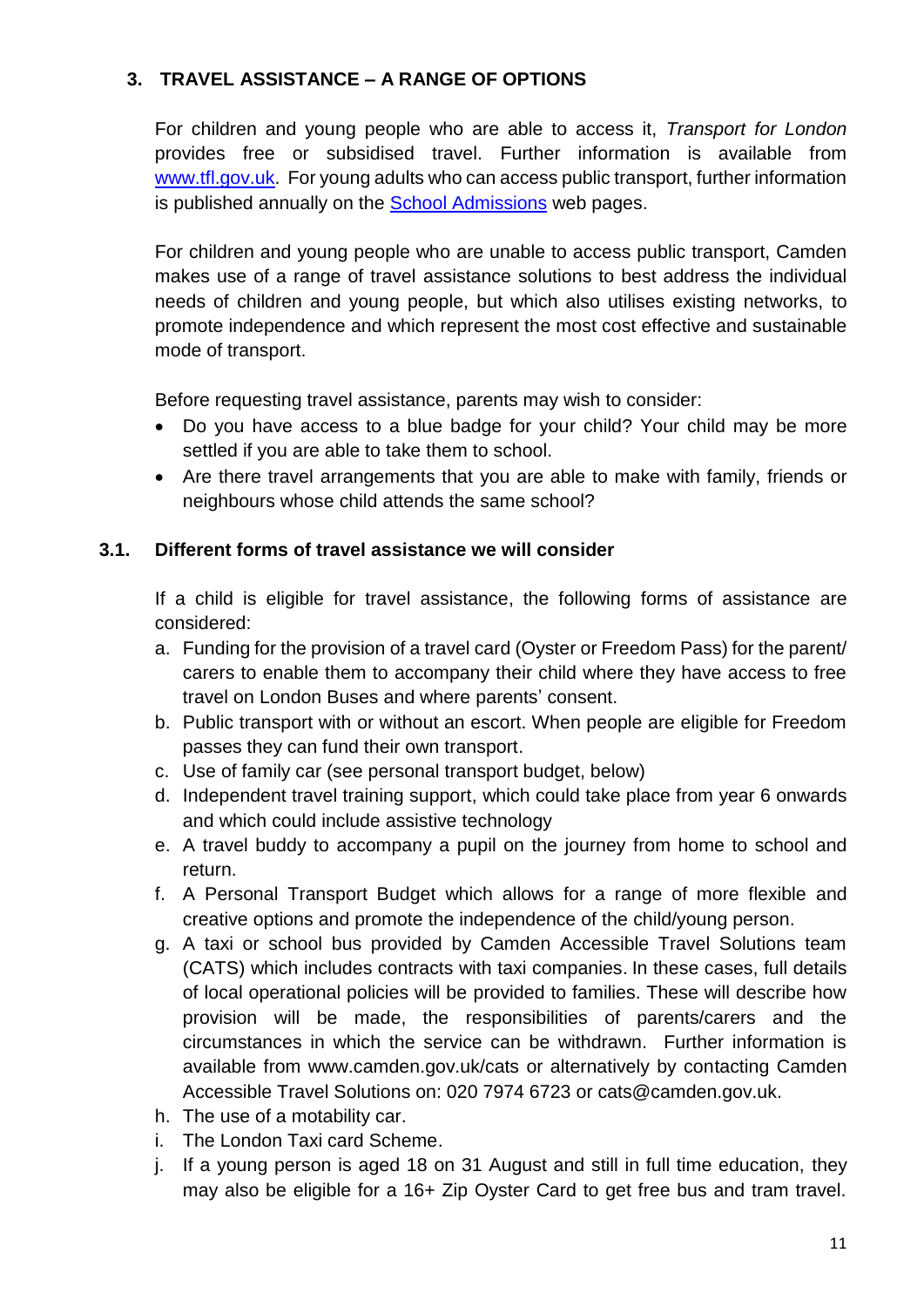They will need to show evidence of eligibility. See section 2.6 that explains what 'full time education' means in FE colleges.

## <span id="page-11-0"></span>**3.2. Escorts/passenger attendants**

Where the Council has decided that it is necessary to provide assistance with travel, we will, in addition, consider whether it is necessary to provide an escort to supervise the child/young person's journey. This will depend on, amongst other matters:

- their age
- medical needs (for example a child with uncontrolled epilepsy may require an escort)
- mental capacity (for example some children and young people with profound and multiple difficulties may require continuous support and attention)
- level of behaviour difficulties
- level of physical difficulty (should they need continuous support and attention)

## <span id="page-11-1"></span>**3.3. Personal Travel budget with direct payment for travel assistance**

If travel assistance is agreed, the Council will consider a request for a Personal Budget. If this is via a direct payment then a personal budget direct payment agreement form will need to be signed.

A personal budget will only be agreed where:

- the young person is eligible to receive transport assistance under this policy
- it is an efficient use of the Council's resources
- the child or young person achieves and sustains good attendance

A mileage allowance may be offered. The agreement will specify the payment schedule, either monthly, half termly or termly depending on parent/carer preference. For young people over 18 in college settings a direct payment for transport may be provided by social care as part of social care support (see 2.7 above). If a young person (from the age of 18) is assessed as eligible for Adult Social care support under the Care Act they may be allocated a Personal Budget as a direct payment.

## <span id="page-11-2"></span>**3.4. Independent Travel Training or 'travel buddies'**

For young people who receive any travel assistance under this policy, consideration will be given to their need to become independent travellers in preparation for adulthood and achieving maximum independence. In some cases this may be provided by the school. Camden commissions an accredited travel training programme which enables pupils who are eligible for transport assistance, to develop the skills needed for independent travel. The training provider also offers trained travel buddies who work as travelling partners for children and young people with special educational needs to assist them in walking or using public transport, when that is needed.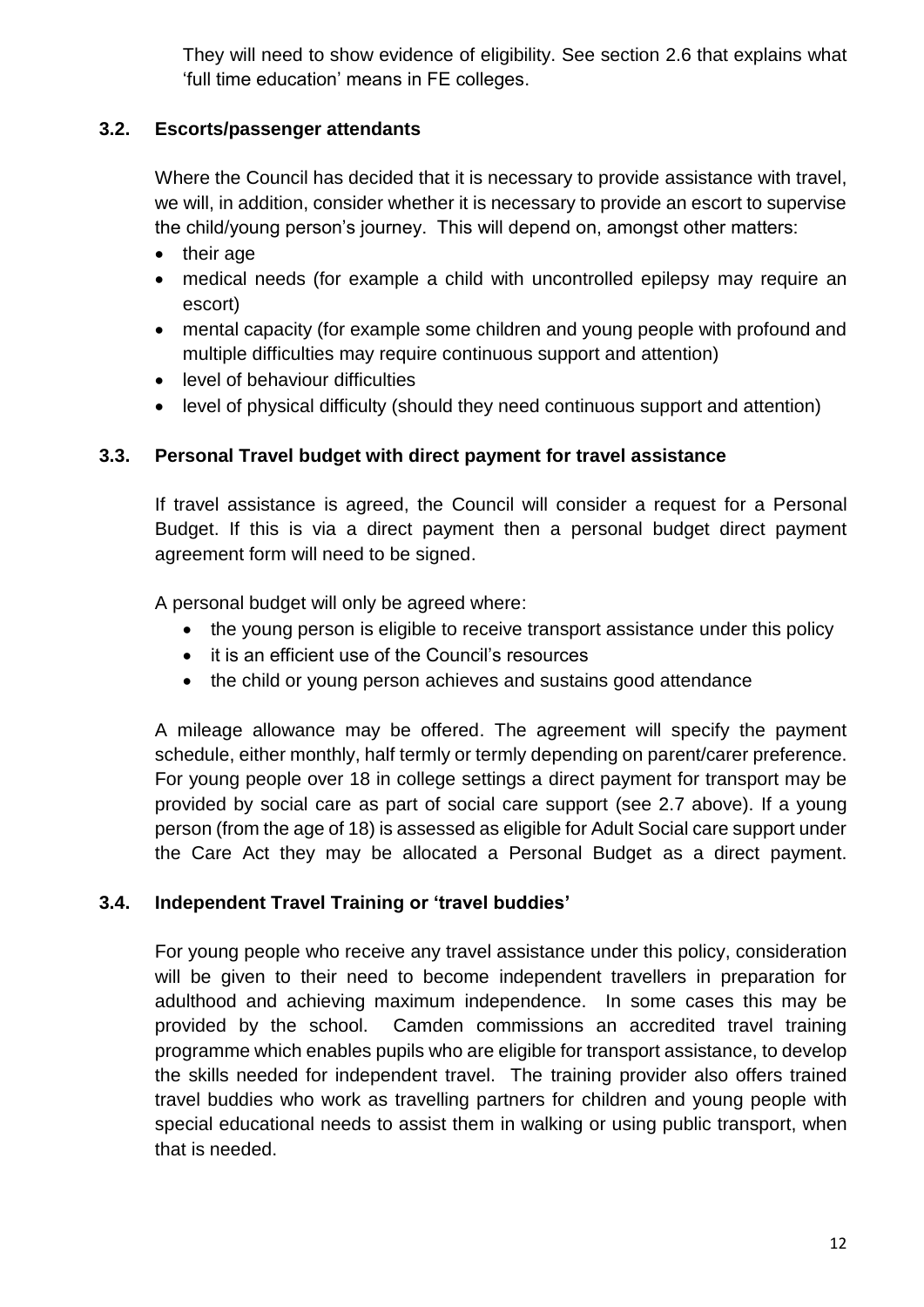The Council will also consider the provision of supported access for walking or public transport, where this is appropriate, and in particular when this is considered to promote independent travel.

Please note that where there is no consent from parents for their children to engage in a travel training assessment within one term of it being offered, we will provide a mileage allowance at HMRC rates for one journey to and from the educational placement where there is still eligibility for travel assistance.

## <span id="page-12-0"></span>**3.5. Alternative arrangements**

In addition, Camden Council provides wider travel assistance schemes for children and young people with special educational needs and/or mobility related difficulties. These include freedom passes, disabled parking permits, taxicard, ScootAbility and plusbus. Information on these and how to apply can be found at: [www.camden.gov.uk/cats](http://www.camden.gov.uk/cats) or alternatively by contacting Camden Accessible Travel Solutions on 020 7974 6435 or [cats@camden.gov.uk](mailto:cats@camden.gov.uk)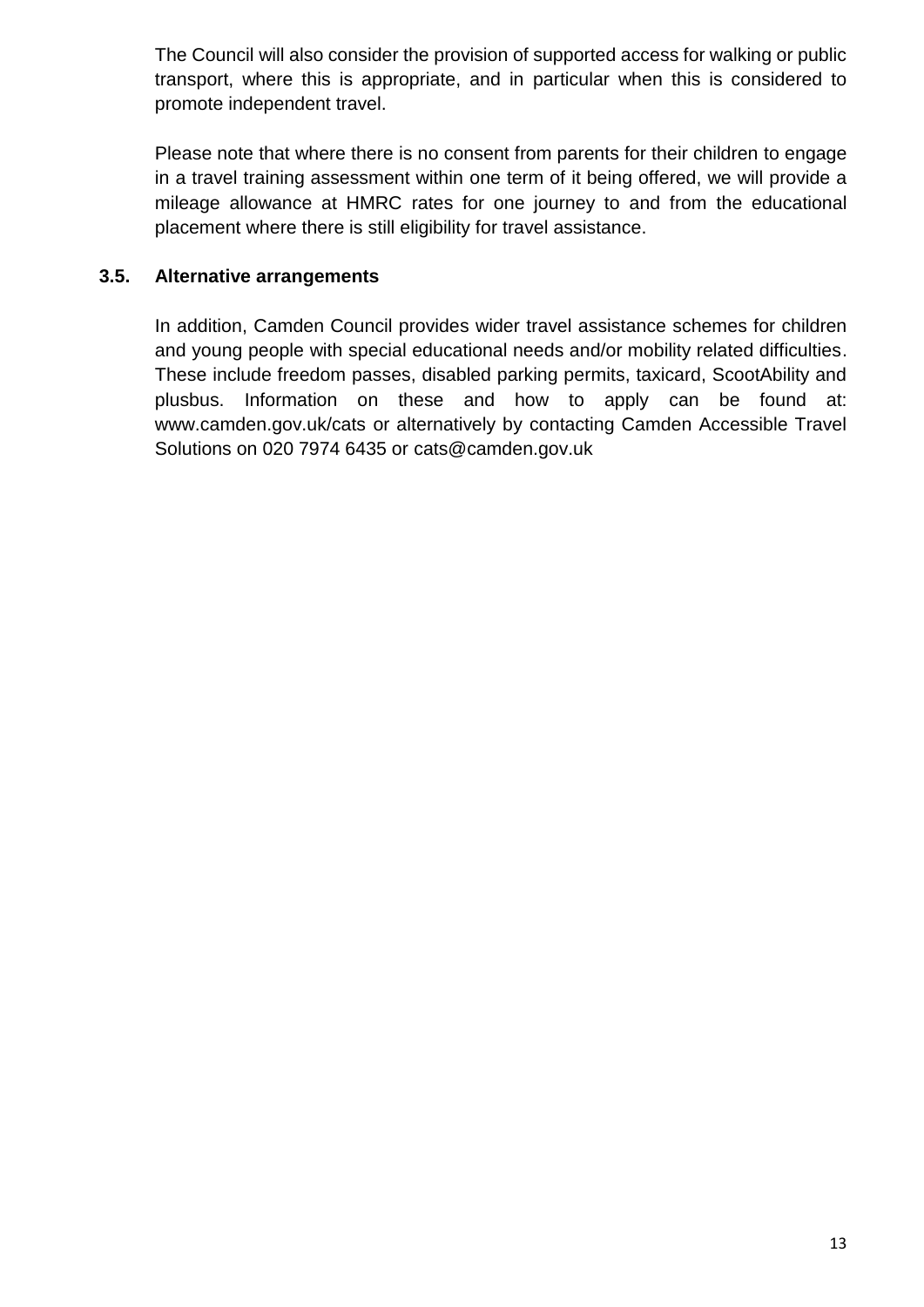## <span id="page-13-0"></span>**4. COMPLETING AN APPLICATION**

Parents/carers or young people will be able to discuss transport options with their SEN Assessment Coordinator when they are issuing or amending an EHC plan. However, consideration of travel assistance requires parents/carers or young people to formally request this by completing an application form. Please note that in some cases transport can take up to 6 weeks to arrange. In these cases parents/carers will remain responsible for ensuring their child's attendance until such arrangements are in place.

## <span id="page-13-1"></span>**4.1. Who to contact?**

1. Download the application form on the Council's website at [www.camden.gov.uk/sen](http://www.camden.gov.uk/sen)  or <http://cindex.camden.gov.uk/kb5/camden/cd/localoffer.page?localofferchannel=7>

The application form provides details of the evidence that should be submitted in support of the application.

2. Call the Council on 020 7974 6500 (and state that the call is in relation to SEND transport).

## <span id="page-13-2"></span>**4.2. What evidence will the Council look at?**

All cases will be considered on their individual merits in line with this policy and in accordance with statutory guidance. The following documentation will be considered as part of the assessment when determining eligibility:

- An EHC plan and annual review reports for a child or young person with special educational needs – the Council's SEN team has a copy of this so it does not need to be included with the application.
- Relevant professional reports that the parent / carer should provide:
	- o Information from a medical consultant (not a GP) that demonstrates the specific impact of a child's disability on their capacity to access public transport
	- o Information from a social care initial or core assessment/CAF/Early Help Assessment if appropriate
	- o Evidence from a medical consultant (not a GP) if parent/carer indicates that they are medically unfit to be able to take their child to school.
- Information about the nature and reasonableness of the route i.e. journey times, changes, safety, nature of the pavement and roads, congestion, other passengers etc. .
- Where travel training is available, an existing Travel Training Plan (or assessment being undertaken).
- Any other information submitted during the application.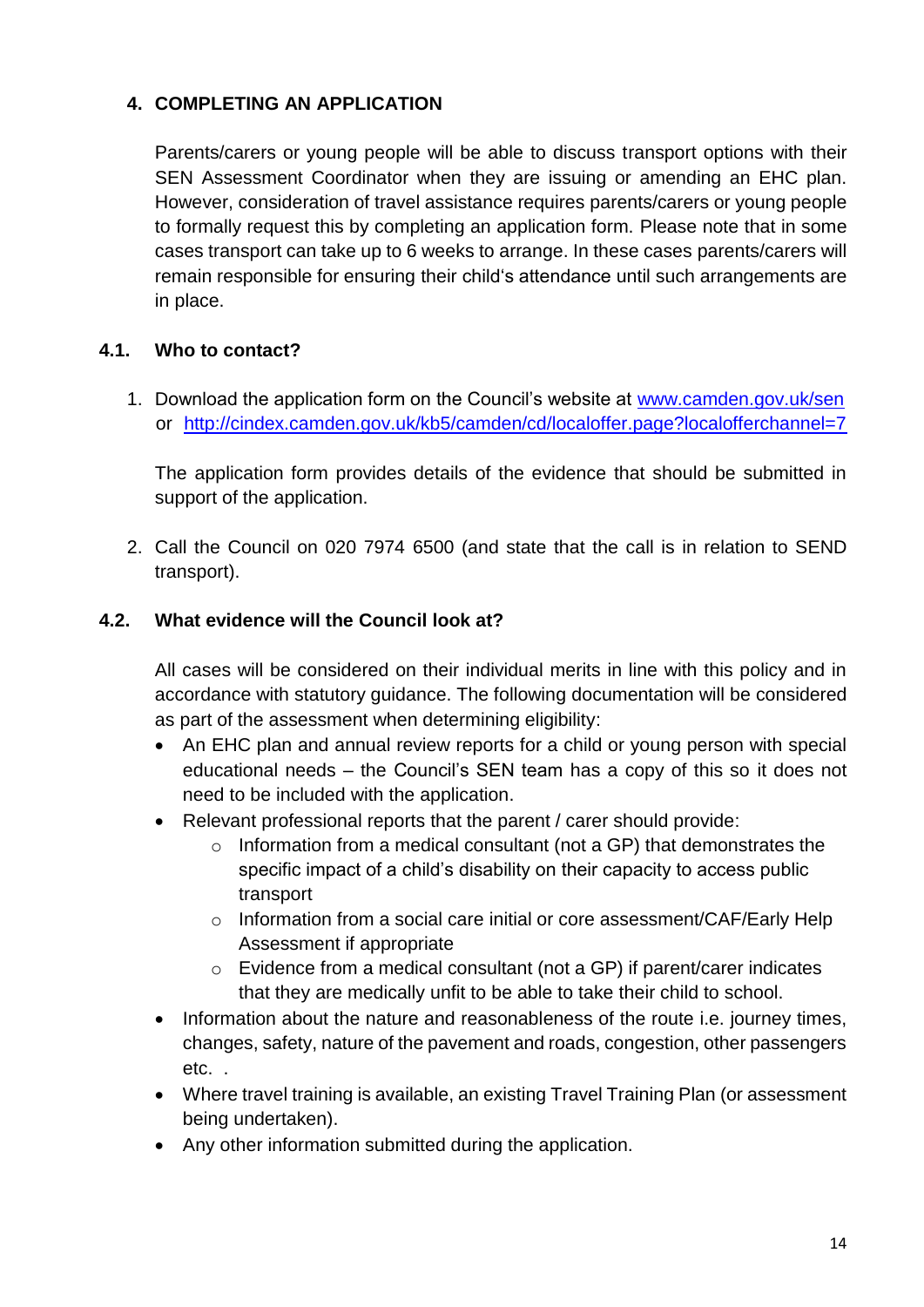## <span id="page-14-0"></span>**5. IF TRAVEL ASSISTANCE IS AGREED**

As detailed in section 3.1, travel assistance can take several forms. This section sets out some of our key policies and procedures where travel assistance is provided.

#### <span id="page-14-1"></span>**5.1. Safeguarding**

In providing travel assistance to children and young people, Camden will ensure that all decisions are reflective of the Council's safeguarding duties as described in current policies.

All drivers and escorts on buses and taxis provided by Camden Accessible Transport Solutions have mandatory enhanced Disclosure and Barring Service (DBS) checks and display their approved bus driver status badge.

#### <span id="page-14-2"></span>**5.2. Behaviour Agreements**

Parents and pupils share responsibility for ensuring that acceptable behaviour is maintained to ensure a safe and stress free journey for all on school transport.

Travel arrangements are provided on the understanding that a child behaves in a reasonable manner during the journey. If a child demonstrates behavioural difficulty giving persistent cause for concern (i.e. threatens the health and safety of themselves, other children, the driver or passenger assistant) and all attempts to modify the child's behaviour have been resisted, travel assistance will be reviewed. Where despite all efforts it is no longer feasible for the child or young person to be on council provided transport we will provide a personal transport budget as an alternative.

## <span id="page-14-3"></span>**5.3. Finance Agreements**

Where a direct payment or personal budget is provided, this must be used to secure good attendance for the child or young person. Direct payments and personal budgets will be reviewed annually, or earlier if there is evidence that suggests funding is no longer required to support travel arrangements.

#### <span id="page-14-4"></span>**5.4. Changes to arrangements**

Please be aware that there will be occasions when the Council will need to make changes to routes or pick up times or locations or the mode of transport assistance (from a bus to independent travel training or a personal budget for example). Parents/carers will be notified of any changes in advance.

Parents/carers should please bear in mind that providers, drivers and escorts can change. Where the Council knows of these changes parents/carers will be notified in advance. It is not always possible to notify parents of changes due to ill health or absence. For children or young people who prefer continuity parents/carers should consider a personal budget which allows for greater choice and control.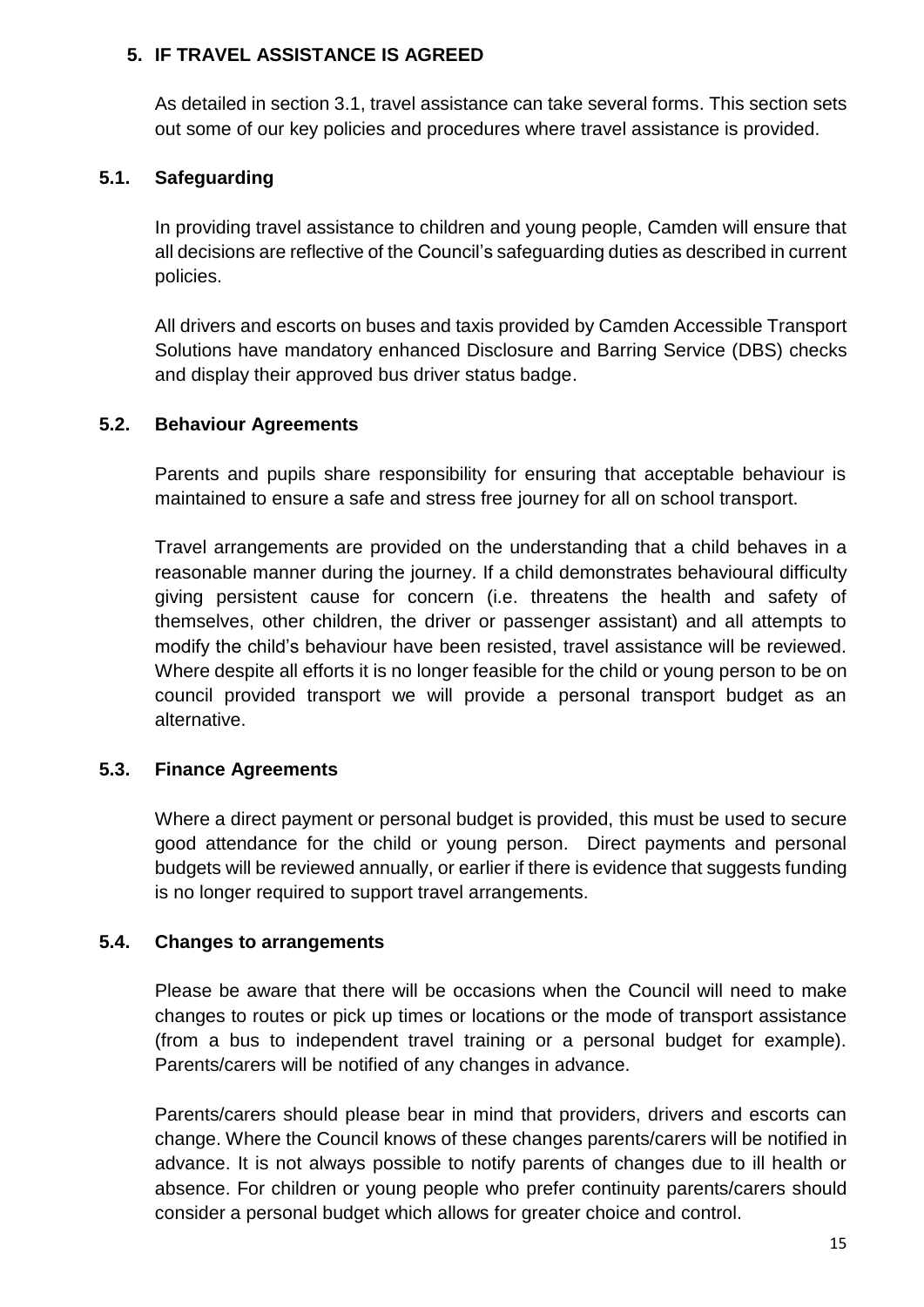## <span id="page-15-0"></span>**6. APPEALS PROCESS**

## <span id="page-15-1"></span>**6.1. What if I am unhappy with the Council's decision not to provide free travel for my child?**

The SEN Team will consider additional representations, which may enable them to reconsider their earlier decision. There is a 2 stage appeals process:

#### <span id="page-15-2"></span>**6.2. Appeals stage one: review by a senior officer**

Parents/carers who wish to formally appeal against the decision for a child or young person under 18 years of age should submit a completed appeal form which can be obtained from, and should be returned to:

**SENIOR SEN OFFICER Special Education and Inclusive Intervention Service (SEIIS) London Borough of Camden 5 Pancras Square London N1C 4AG Tel: 020 7974 6500**  Or to: [SENTransportRequests@camden.gov.uk](mailto:SENTransportRequests@camden.gov.uk)

A parent has 20 working days from the date of the Council's home to school transport decision to make a written request asking for a review of the decision.

The written request should detail why the parent believes the decision should be reviewed and give details of any personal and/or family circumstances the parent believes should be considered when the decision is reviewed.

Within 20 working days of receipt of the parent's written request, a senior officer will review the original decision and will reply detailing the outcome of their review, setting out how the decision was reached and the review was conducted.

The outcome of the review may be to:

- uphold the appeal, or
- not uphold the appeal and continue to refuse travel assistance.

**The Council will not consider requests for a further transport application within the academic year unless there has been a significant change of circumstances.**

#### <span id="page-15-3"></span>**6.3. Appeals stage two: review by panel**

A parent has 20 working days from receipt of the Council's stage one written decision notification to submit a written request to escalate the matter to stage two.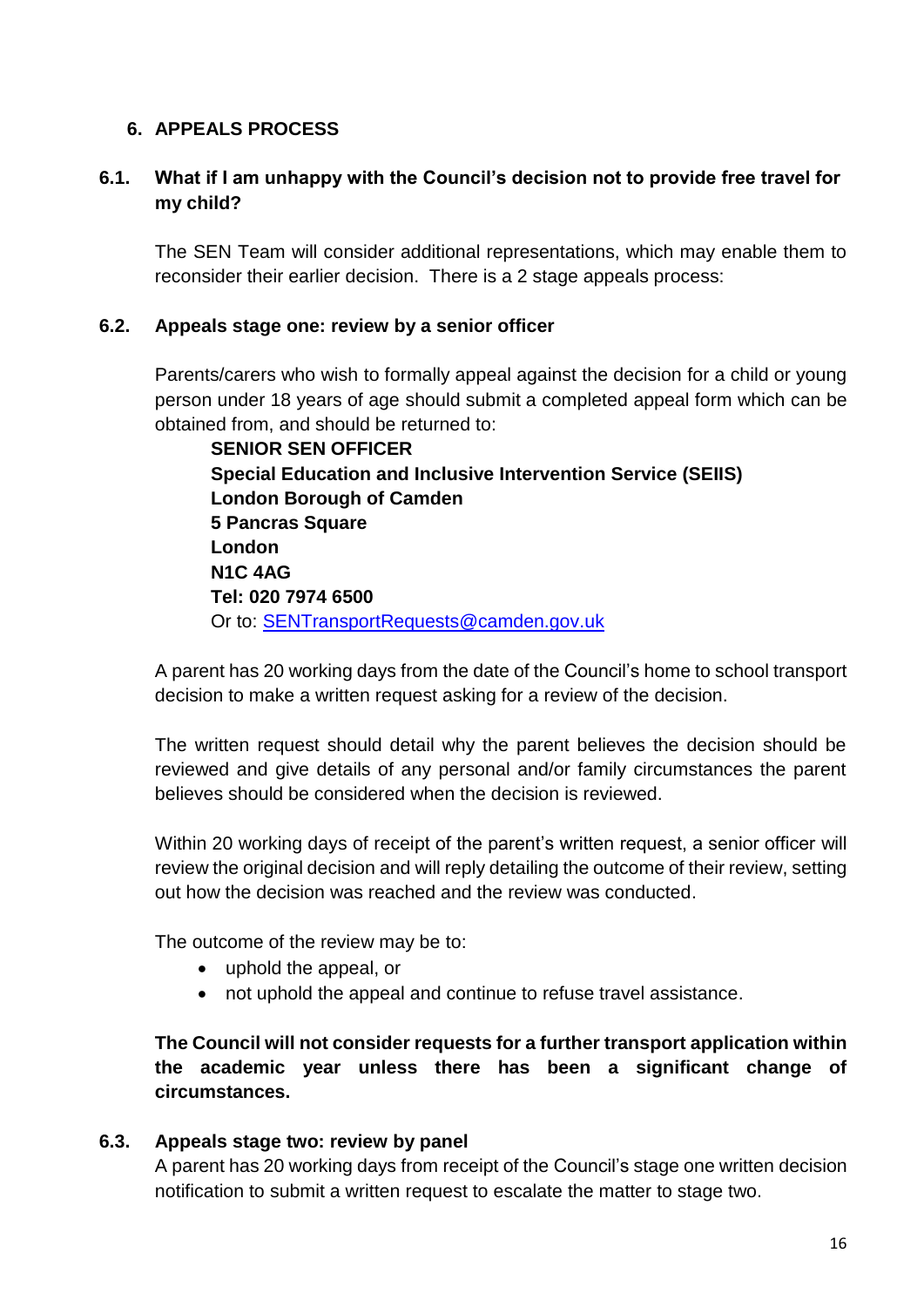Within 40 working days of receipt of the parents request, an independent appeal panel considers written and/or verbal representations from both the parent and officers involved in the case and gives a detailed written notification of the outcome (within 5 working days of the appeal panel meeting), setting out:

- the nature of the decision reached
- how the review was conducted (including the standard followed e.g. road safety considerations)
- information about other departments and/or agencies that were consulted as part of the process
- the factors that were considered
- the rationale for the decision reached, and
- information about the parent's right to put the matter to the Local Government Ombudsman.

Stage two appeals will be heard by a panel of 3 members chaired by a Lay member. The decision of the panel will be considered binding on the Council and there is no further right of appeal.

Parents/carers may wish to attend this hearing or may submit representations in writing for the Panel's consideration.

The Panel can allow an appeal if:

- (i) the Council had not applied its Home to School Transport Policy correctly
- (ii) there are exceptional grounds to justify making an exception.

## <span id="page-16-0"></span>**6.4. The Local Government Ombudsman**

If a parent/carer believes the Council has failed to follow correct procedures or if there were any irregularities in the way the appeal has been handled, they have the right to complain to the Local Government Ombudsman.

If the parent or young person over 16 considers the decision of the independent panel to be flawed on public law grounds, the complainant may also apply for judicial review.

## <span id="page-16-1"></span>**6.5. Where can I get further advice?**

The following organisations do not have access to alternative funding for home to school of college travel, but may be able to offer parents/carers advice in connection with their application:

- The Co-ordinator, Special Educational Needs and Disability Information, Advice and Support Service (SENDIASS), Kentish Town Community Centre, 17 Busby Place, London, NW5 2SP. Tel: 020 7974 6264 [SENDIASS@camden.gov.uk](mailto:SENDIASS@camden.gov.uk)
- The Co-ordinator, KIDS Camden, Kentish Town Health Centre, London NW5 2BX. Tel: 0207 359 3635.